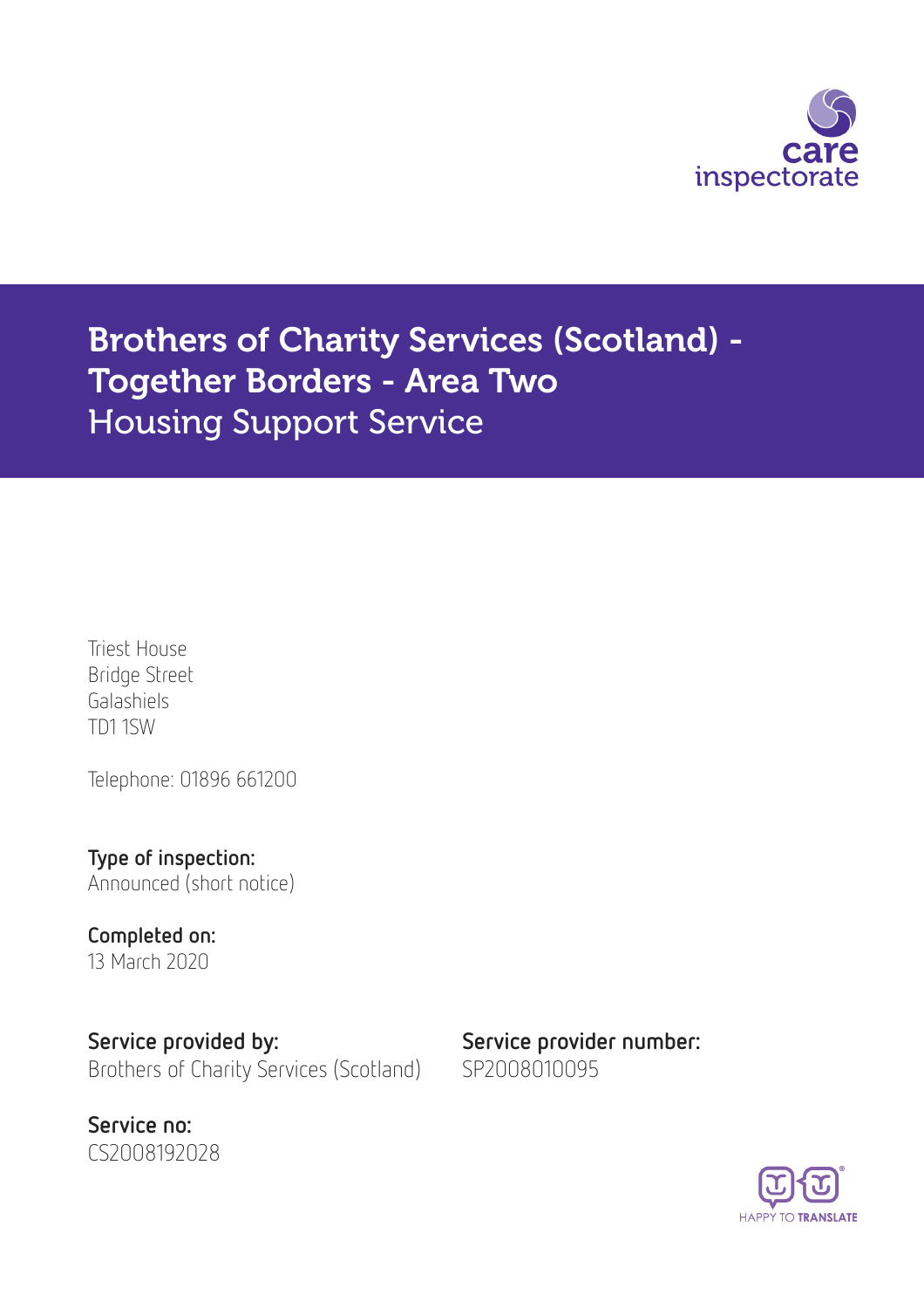## About the service

Brothers of Charity Services (Scotland) - Together Borders - Area Two is a combined housing support and care at home service for people with a learning disability, often with complex care needs, living in the Scottish Borders.

The service is part of a range of support services, care home services, social enterprises and care at home/ housing support services provided by Brothers of Charity Services (Scotland), for adults with a learning disability.

The organisation's headquarters is in the central Borders town of Galashiels.

The services vision is "A society where everyone belongs and is valued for who they are" The services mission is "To support people to lead their own life and achieve their dreams and goals"

Their aims include.

"Living life to the full - we support people in their everyday life, as all stages of life. We respect people's skills, interest, choices and personal beliefs. We will check with the person that support is making a positive difference"

"Getting it right - we spend time getting to know each person and how they would like to be supported. We respect and work in partnership with family carers. We check with the person that they are getting a high-quality service. We support people when things are changing. We are open about our work"

"Valuing community - we help people be part of their community and to be actively involved. We support, where needed, communities to involve the person fully. We make a positive contribution in local communities"

## What people told us

People were happy with the care and support they received.

We sent out 20 questionnaires and had 15 returned from people who used the service and their carers and relatives. We also spoke with a further 15 supported people while out on visits and spoke to two relatives on the telephone.

The information submitted in the questionnaires and what people told us identified that there were at times lots of different staff supporting people.

"As a relative completing this form I would encourage continuity for service users"

"I like to know who is coming in to support me. I don't like too many staff changes"

We found that staff changes were due to staff sickness and annual leave which was unavoidable however we did discuss this with the management team and they were keen to ensure that this would be looked at and improved where they could to ensure continuity of support for the people in the service.

However, there was also complimentary comments as detailed below and this was also reflected in the questionnaires where 10 out of the 12 questionnaires returned identified they were very happy with the service and answered all questions as agreed or strongly agreed.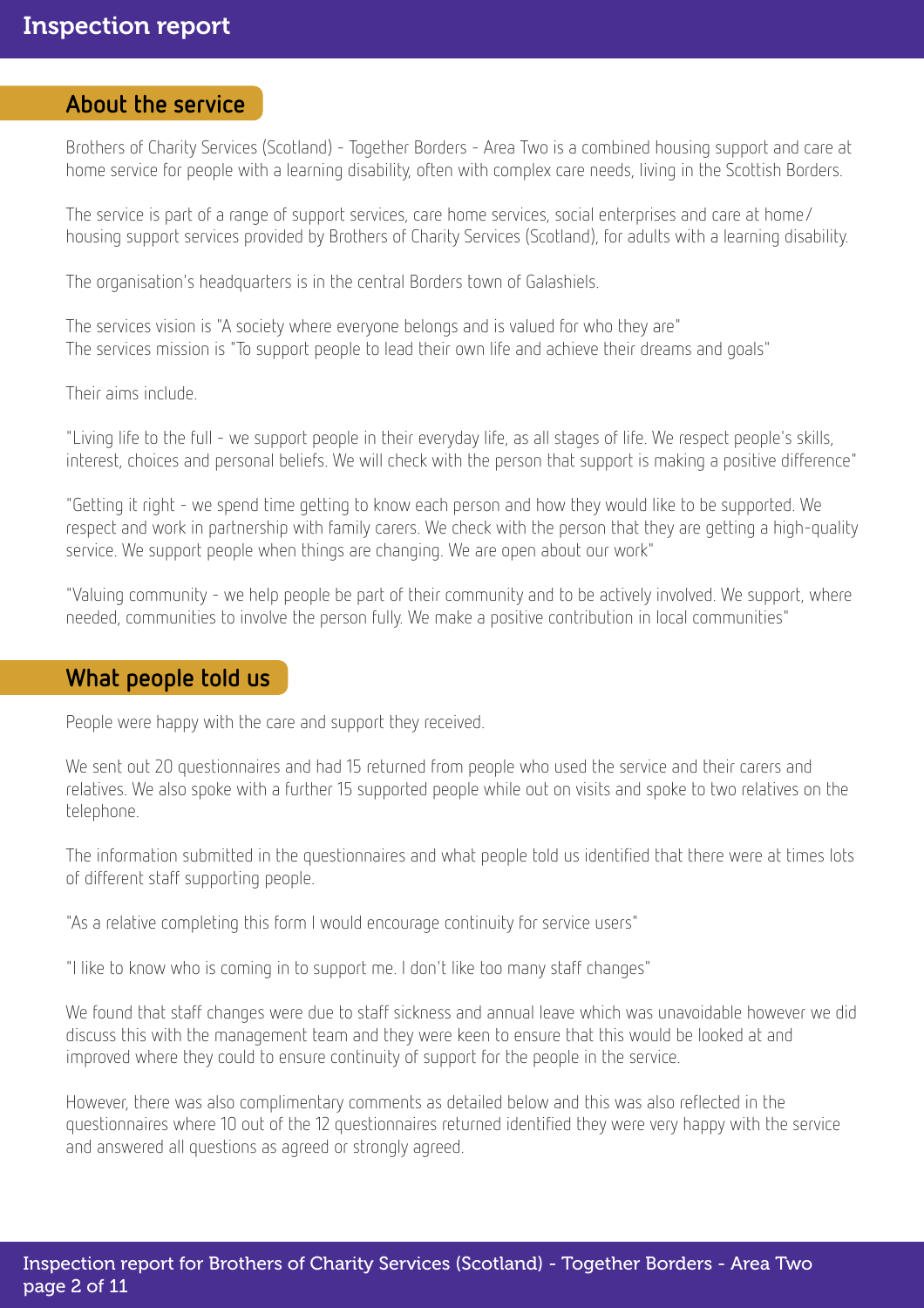The positive comments included -

"It is of great comfort to me to know that my relative is so cared for in his "home" and is happy"

"My relative seems happy, and I am satisfied with the care provided for him at this time"

"Very happy with the care"

"The care that my relative receives is outstanding"

"The team of carers are so professional, kind and caring. They are very fortunate to be able to live a full life, despite the limitations my relative has"

"My relatives' family are very happy with their care. and their carers. We have a good rapport with management if we do have any concerns"

"On behalf of my family I wish to express my sincere and heartfelt appreciation of the degree of care both physical and mental given to my relative."

"It is of great comfort to me to know that my relative is so cared for in his home and is happy"

"In all the time I have worked at the hospital, we have several people who have been supported by their carers for one reason or another, yet I am always impressed by the carers from this organisation out of all of these. They seem so attentive and knowledgeable and appear to genuinely care for the people they look after"

### Self assessment

We are not requesting self-assessments from providers for this inspection year. Issues relating to quality assurance, acting on feedback from people using the service and the quality of the service's improvement plan are considered throughout the inspection.

The 'Health and Social Care Standards' have replaced the National Care Standards. These seek to promote and improve outcomes for people who experience care. Services should now be providing support in accordance with the guidelines outlined therein.

These are:

- 1: I experience high quality care and support that is right for me.
- 2: I am fully involved in all decisions about my care and support.
- 3: I have confidence in the people who support and care for me.
- 4: I have confidence in the organisation providing my care and support.
- 5: I experience a high-quality environment if the organisation provides the premises.

<https://scotgov.publishingthefuture.info/publication/health-and-social-care-standards-my-support-my-life>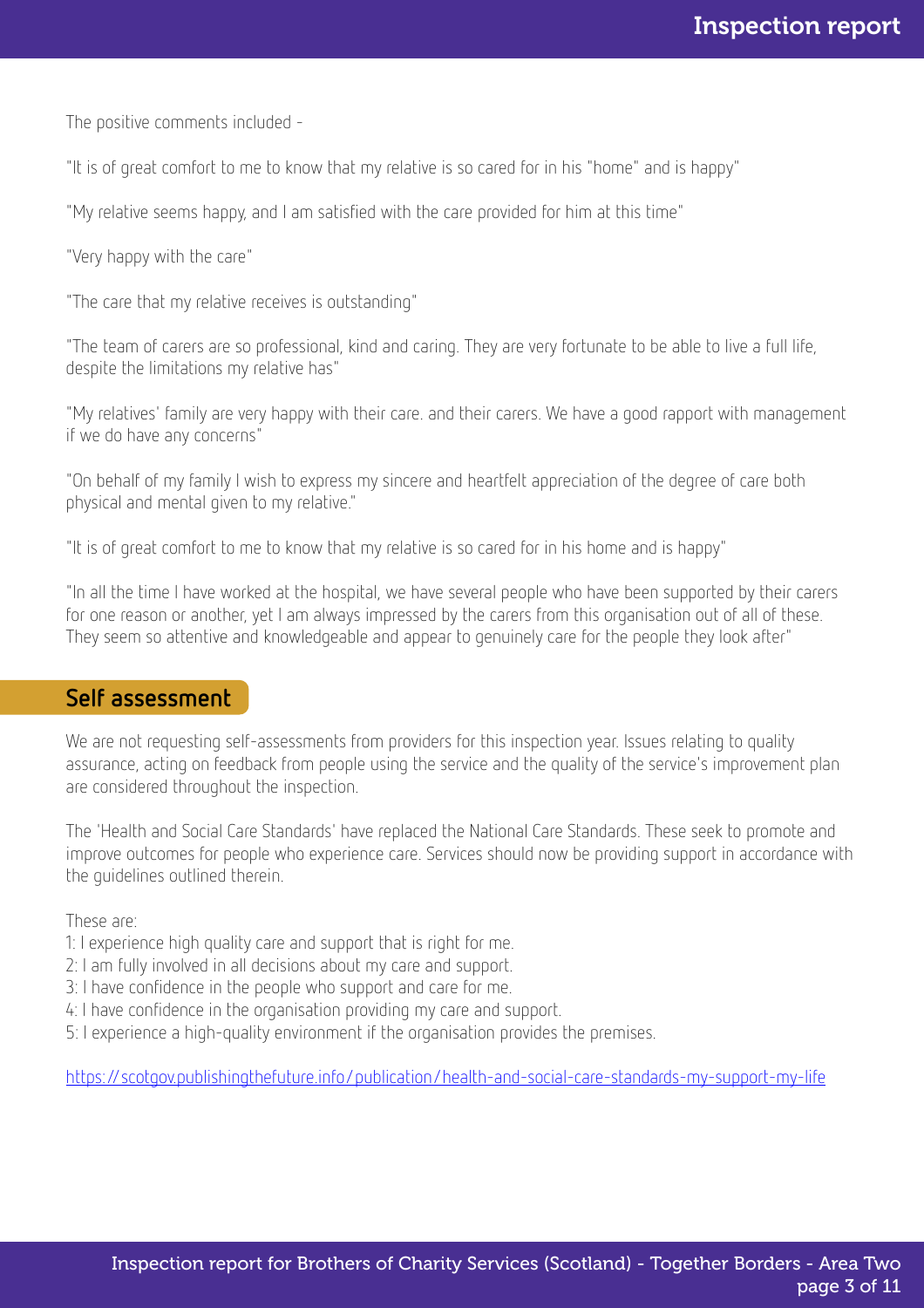## From this inspection we graded this service as:

**Quality of care and support** 4 - Good **Quality of staffing** The Company of Section 1 and Section 1 and Section 1 and Section 1 and Section 1 and Section 1 and Section 1 and Section 1 and Section 1 and Section 1 and Section 1 and Section 1 and Section 1 and Sec **Quality of management and leadership** not assessed

## Quality of care and support

### Findings from the inspection

It was identified through feedback we received that there was areas of care and support that was not consistent and that there was often changes of staff supporting people. We discussed this with the manager and due to staff changes and sickness this was something the service was working on to improve. Despite this we observed a staff team that knew about the Health and Social Care Standards and could demonstrate the principles of these in their practice.

We visited 15 people during our inspection. All the people we visited required varying levels of support. Some people could tell us about how they experienced their care and support and could tell us they felt listened to. This ensures that people's views were taken into consideration in shaping their care. For those that were unable to tell us about their care and support we were able to identify positive outcomes through observation and interactions with staff.

Brothers of Charity Services (Scotland) - Together Borders was respectful in ensuring that people's rights were upheld. People were treated fairly, and staff were able to actively challenge any forms of discrimination. Where people's independence, choice and control were restricted the appropriate legal arrangements were put in place in the least restrictive way. This was to ensure people maintained opportunities to achieve their wishes and goals. Advocacy services were available, and staff knew how to contact these services should the people they support need this.

Staff were active in ensuring that each person they supported were engaged in their local community. People participated in lots of different activities which included going out for lunches, coffee, and other local activities that were organised in the community. Some of the people we met had their own vehicles, which enabled them to go a little further afield.

The staff team that we spoke with were good in monitoring people's health and wellbeing and there was good links with the with the GPs, nurses and social work teams should a person health deteriorate or change. Anticipatory care and making certain that people are helped to live well right to the end of their life is important. We observed some good examples of this. We discussed this with the management team to see how this could be developed for other supported people. This ensures that people are supported in a planned and safe way, which is in line with the individuals wishes should their health deteriorate in an emergency or unexpected event.

For those that were supported with their medication staff were trained appropriately to dispense this to the people they support. This was documented via a weekly Medication Administration Record (MAR). Our audit of these identified issues around best practice. This included handwritten notes which had not been signed or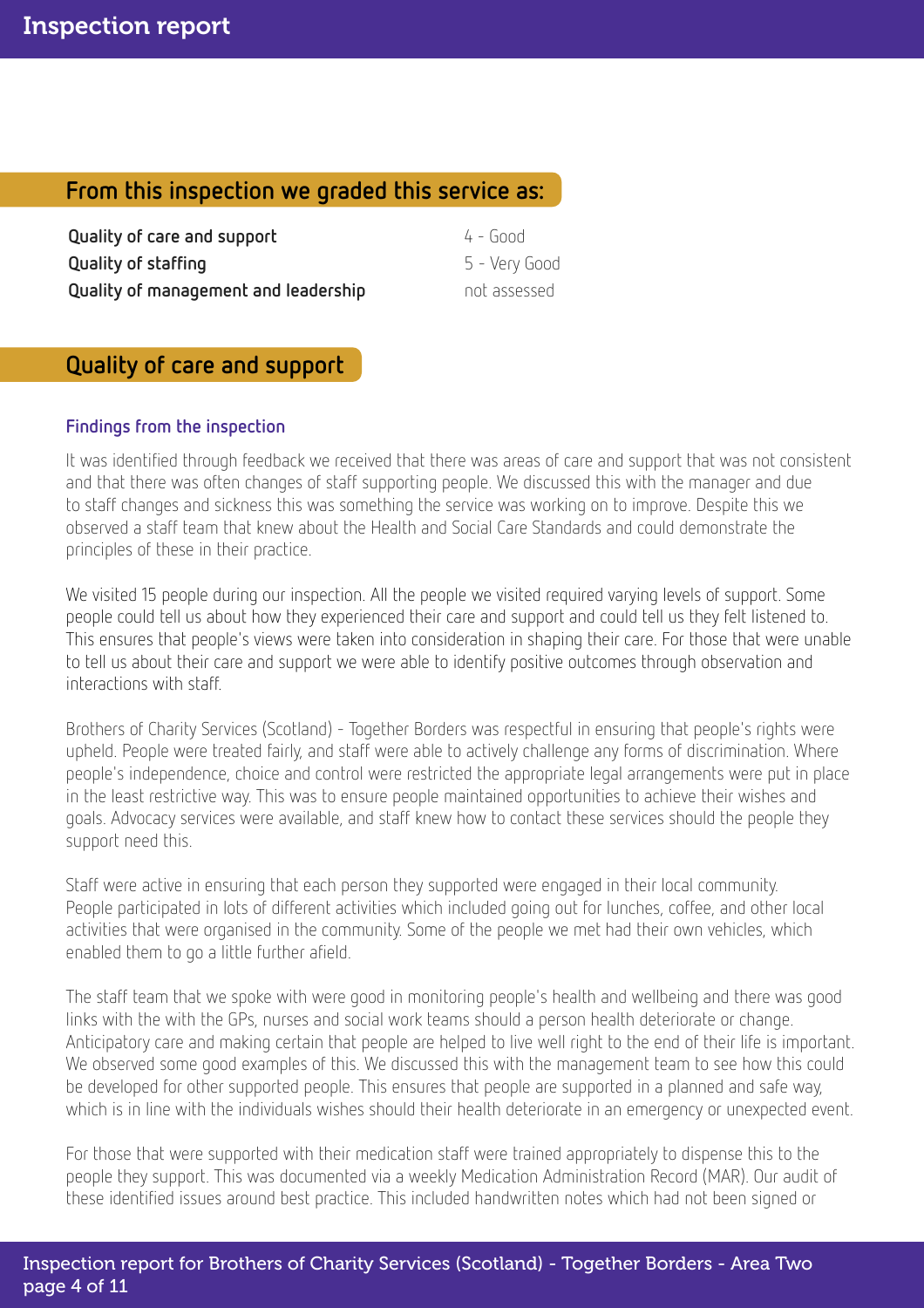dated which identified when people had started medications that may only being used in the short term. For those that had medication that were only used occasionally the information which described how this should be taken was on occasion missing or hard to find. Medication assessments which identifies how much support people need with their medication was difficult to find, out of date or not in place. (Recommendation 1)

People benefited from good care planning that identified people's needs and wishes with information and guidance to identify how staff support each person. Support plans were reviewed however this was not consistent in all the plans we looked at. This ensures that people are involved in their support plan and help shape this to identify how people spend their day and get support to do the things that make them happy and confident.

Regular reviews were identified as taking place and identified on the matrix shown to us by the manager. We asked staff about when the last reviews had taken place and what the outcomes of these were.. However, we were unable to see any documentation that identified when these reviews had taken place and what had been discussed and any actions that were needed to be taken forward. Good documentation and record keeping ensures that people feel included in their reviews and encouraged to be involved in the decisions that are made about their lives.

(Recommendation 2)

Systems in place to audit the quality of care and support for each person were not routinely being used. The service has identified that they need to consider a more manageable process. Quality assurance could be further improved to not only monitor the frequency, but the quality of areas such as induction/review process, supervision, team meetings and care reviews. This will ensure that these are effectively and appropriately being carried out and outcomes and actions followed up. (Recommendation 3)

Following our inspection, we could conclude that people were supported at a good level to meet their needs, wishes and choices in a supportive and safe way. This facilitates people to lead safe, healthy, happy, and active lives.

#### Requirements

Number of requirements: 0

#### Recommendations

#### Number of recommendations: 3

1. To ensure people experience a medication system that is safe, up to date, complete and accurate the service should develop systems that:

- Staff have adequate information to support them to monitor supported people's medication and the specific condition the medication is prescribed for.
- Staff understand their role in, and accountability for monitoring medication.
- Staff administer medicines in a way that recognises and respects people's dignity and privacy taking into consideration the daily routine of the resident and the possible need for medication to be available for administration out with set times. (PRN medication)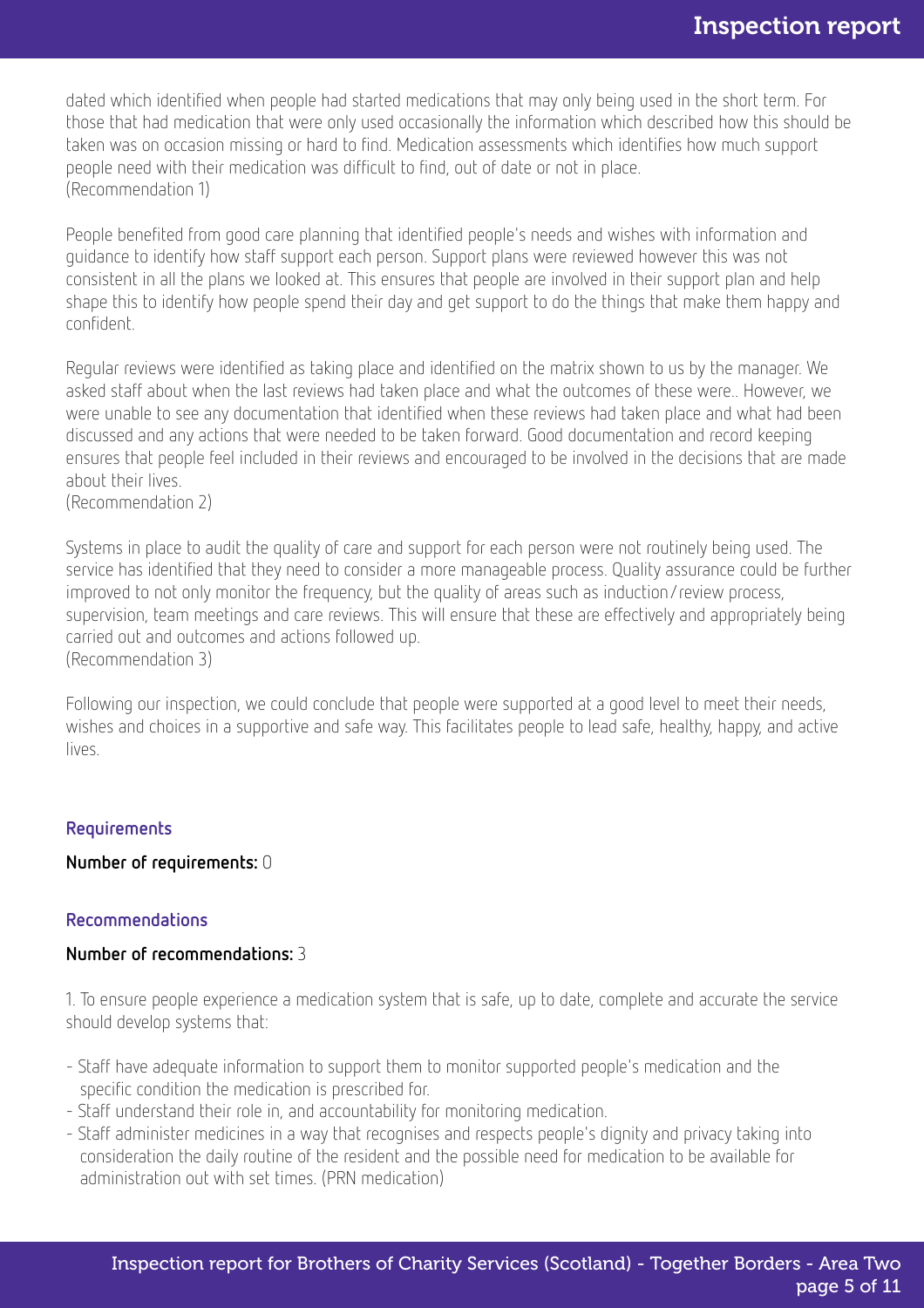- Staff are supported with procedures detailing the home's medicines management systems, covert medication and the principles of consent and confidentiality.
- Staff understand their responsibility to keep accurate and current records of medicines.
- There is a system in place for regular reviews of MAR charts to remove items no longer prescribed, used or needed
- When regular medication is not given or taken that staff record the reason why along with any further action that was taken including the outcomes of the action that is signed and dated.

This is to ensure care and support is consistent with the Health and Social Care Standards which state; 'Any treatment or intervention that I experience is safe and effective.' (HSCS 1.24)

2. To ensure people experience care that is right for them, robust systems should be developed to ensure the most current and up to date needs of that individual is documented and is regularly assessed and monitored. To do this the service should:

- Ensure that documentation and records are accurate, sufficiently detailed and reflect the care planned or provided
- Demonstrate that staff follow policy and best practice about record-keeping and documentation.
- Ensure that staff know policy and best practice.
- Demonstrate that managers are involved in monitoring and the audit of records.

This is to ensure care and support is consistent with the Health and Social Care Standards which state; 'My personal plan (sometimes referred to as a care plan) is right for me because it sets out how my needs will be met, as well as my wishes and choices.' (HSCS 1.15)

3. To ensure people experience safe care and support where the management team have good monitoring and quality assurance systems in place to identify concerns. The service provider should develop methods to make certain.

- The system effectively enables areas for improvement to be promptly and accurately identified.
- That the outcomes because of any audit are clearly recorded.
- Where areas for improvement are identified that an action plan is developed detailing timescales and the person responsible.
- Systems to monitor whether documentation provides accurate accounts of service provision, quality assurance and is fit-for-purpose are developed and implemented.
- All current quality assurance arrangements are reviewed and developed to ensure that these are systematic, effective, and integral to service provision.

This is to ensure care and support is consistent with the Health and Social Care Standards which state; 'I benefit from a culture of continuous improvement, with the organisation having robust and transparent quality assurance processes.' (HSCS 4.1)

Grade: 4 - good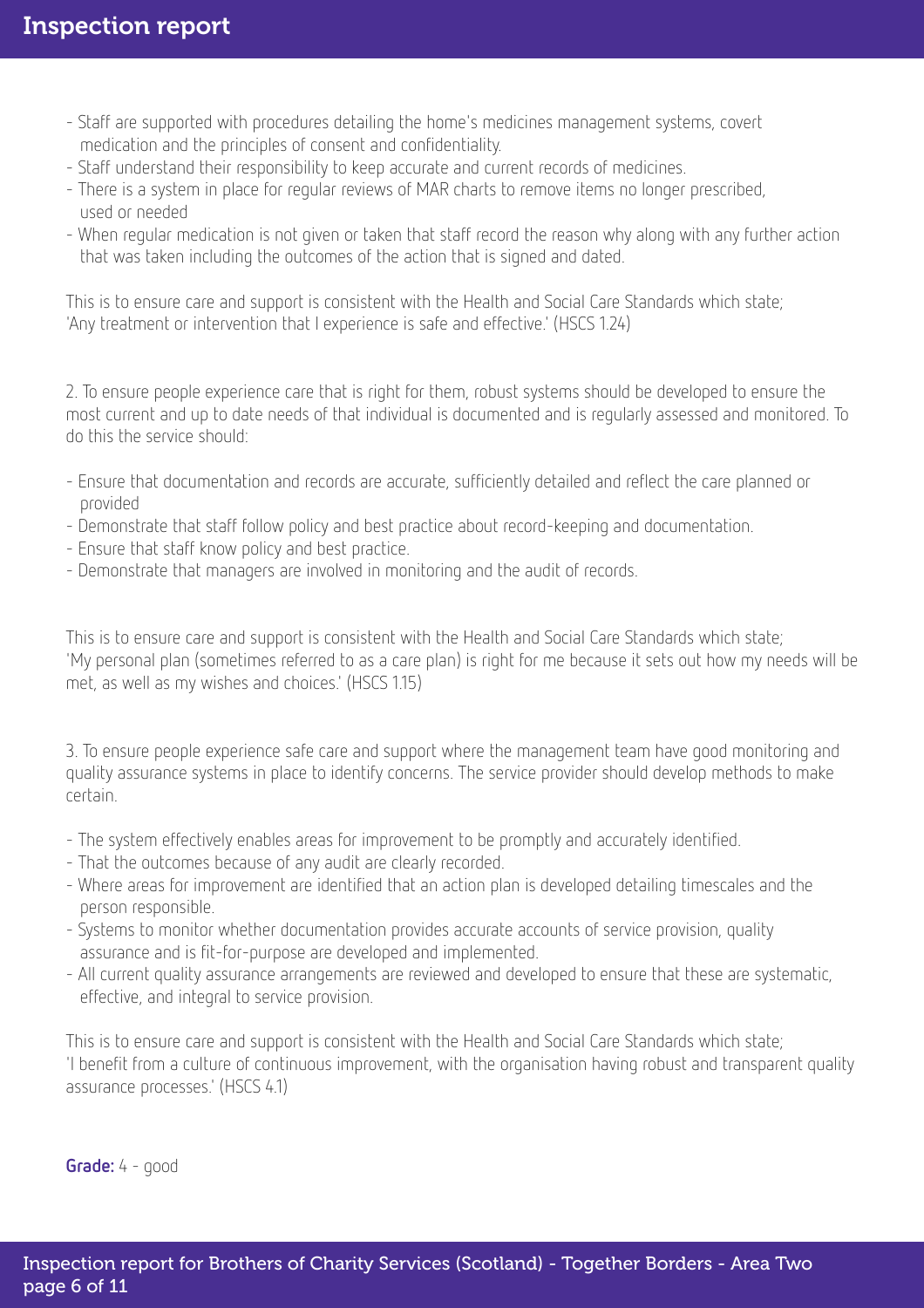# Quality of staffing

#### Findings from the inspection

Staff were recruited in line with best practice and we could evidence that people had been recruited well with all the appropriate checks being completed. However, the organisation of these files was very unsystematic, and we found it difficult to locate all the information to ensure safe recruitment was being followed. This was discussed with senior managers and they reassured us that this would be looked at to see how this could be improved in the future.

Induction processes and training were well organised and gave staff appropriate time to ensure they were comfortable in the job and that they felt competent and confident enough to work alone when needed. This was also identified with the staff we spoke with who could also identify a positive induction process. Managers were happy to support staff if they needed more time to get to know a person and were very understanding and flexible should they need to change areas of work to enable staff to have new experiences.

Mandatory training and refreshers were identified in a training matrix which had regular monitoring of what staff had completed and when they were due to be updated. Training areas were specific to people's needs and included subjects such as dementia, autism, and epilepsy.

Learning opportunities were developed to meet the needs of the people they supported based on evidencebased practice guidance. This was regularly evaluated, with new training planned as supported peoples needs change. There was a range of approaches to suit different learning styles and we could see that staff had access to training and were encouraged to have their own plan which identified gaps and how these could be filled.

There was a learning culture embedded within the service, which included reflective practice. Staff appeared comfortable acknowledging their learning needs, as well as challenging poor practice and were confident these would be addressed.

Regular supervision and appraisal were used constructively and staff we spoke to valued these meetings which identified clear outcomes for them to ensure they maintained their professional development to meet any registration requirements.

Team meetings happened regularly and this was also identified on a spreadsheet and monitored by the manager. Communication between staff at times could be improved but overall, there was opportunities for staff to discuss work and how best to improve outcomes for the people they support. People benefited from a warm atmosphere as there were good working relationships.

#### Requirements

Number of requirements: 0

#### Recommendations

Number of recommendations: 0

Grade: 5 - very good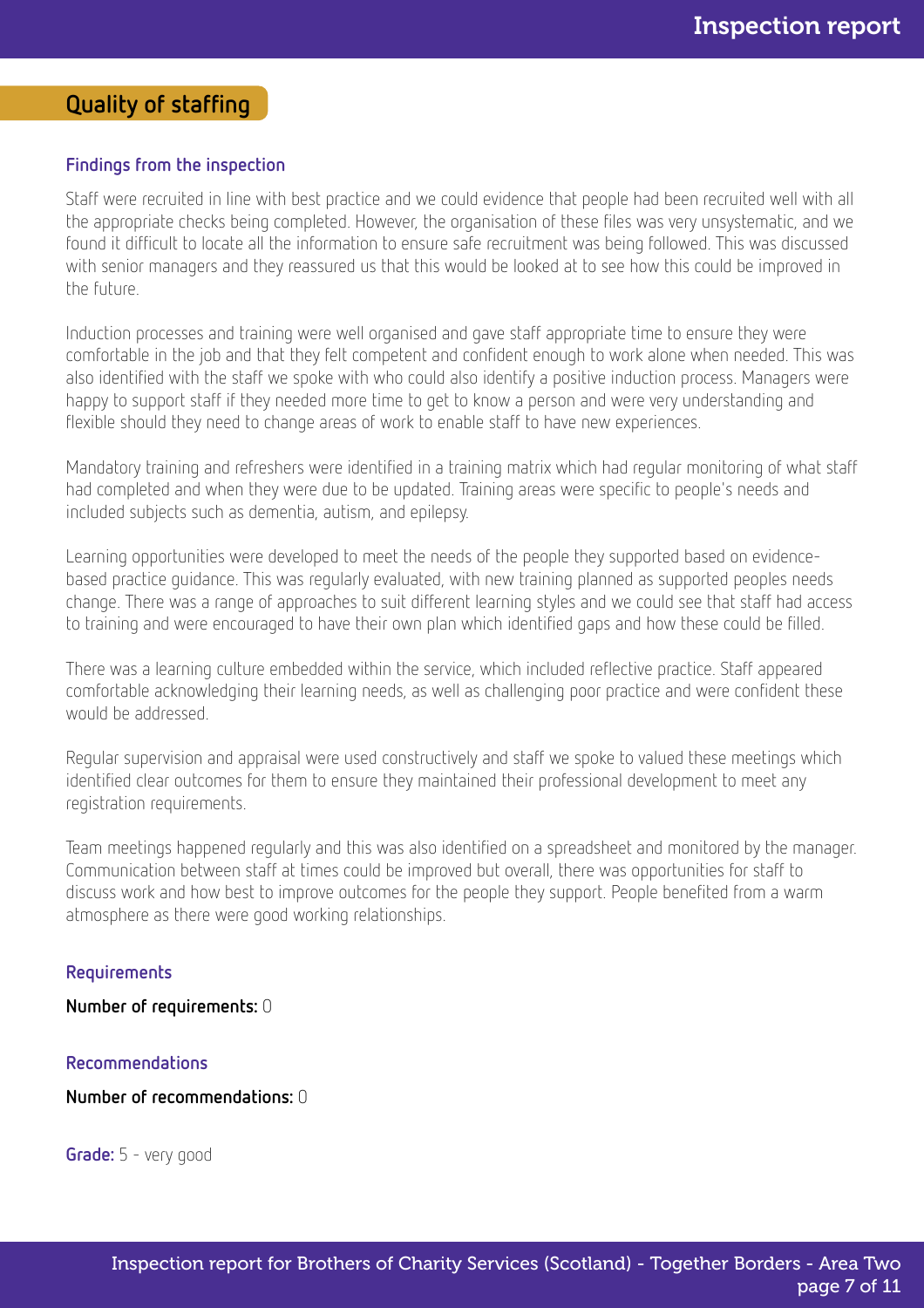# Quality of management and leadership

This quality theme was not assessed.

## What the service has done to meet any requirements we made at or since the last inspection

## Previous requirements

There are no outstanding requirements.

# What the service has done to meet any recommendations we made at or since the last inspection

## Previous recommendations

There are no outstanding recommendations.

## **Complaints**

There have been no complaints upheld since the last inspection. Details of any older upheld complaints are published at www.careinspectorate.com.

## Enforcement

No enforcement action has been taken against this care service since the last inspection.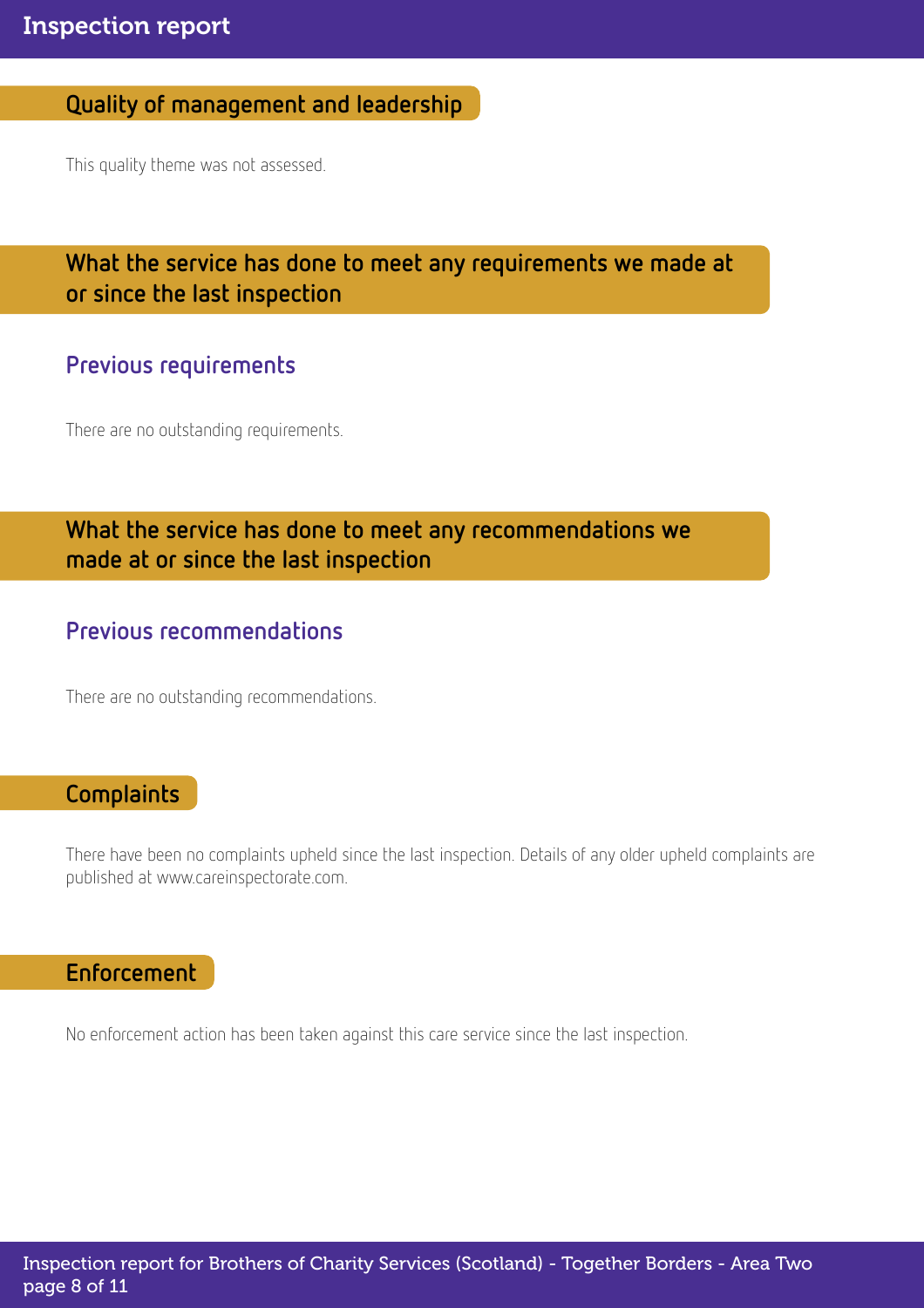# Inspection and grading history

| <b>Date</b> | <b>Type</b>                 | Gradings                                                                 |                                                                 |
|-------------|-----------------------------|--------------------------------------------------------------------------|-----------------------------------------------------------------|
| 18 Dec 2018 | Unannounced                 | Care and support<br>Environment<br>Staffing<br>Management and leadership | 5 - Very good<br>Not assessed<br>Not assessed<br>5 - Very good  |
| 23 Nov 2017 | Unannounced                 | Care and support<br>Environment<br>Staffing<br>Management and leadership | 5 - Very good<br>Not assessed<br>Not assessed<br>5 - Very good  |
| 20 Mar 2017 | Announced (short<br>notice) | Care and support<br>Environment<br>Staffing<br>Management and leadership | 5 - Very good<br>Not assessed<br>5 - Very good<br>Not assessed  |
| 20 Jan 2016 | Announced (short<br>notice) | Care and support<br>Environment<br>Staffing<br>Management and leadership | 6 - Excellent<br>Not assessed<br>6 - Excellent<br>6 - Excellent |
| 6 Feb 2015  | Unannounced                 | Care and support<br>Environment<br>Staffing<br>Management and leadership | 6 - Excellent<br>Not assessed<br>6 - Excellent<br>6 - Excellent |
| 27 Feb 2014 | Unannounced                 | Care and support<br>Environment<br>Staffing<br>Management and leadership | 5 - Very good<br>Not assessed<br>5 - Very good<br>5 - Very good |
| 5 Feb 2013  | Unannounced                 | Care and support<br>Environment<br>Staffing<br>Management and leadership | 5 - Very good<br>Not assessed<br>5 - Very good<br>5 - Very good |
| 23 Mar 2012 | Unannounced                 | Care and support<br>Environment<br>Staffing                              | 5 - Very good<br>Not assessed<br>5 - Very good                  |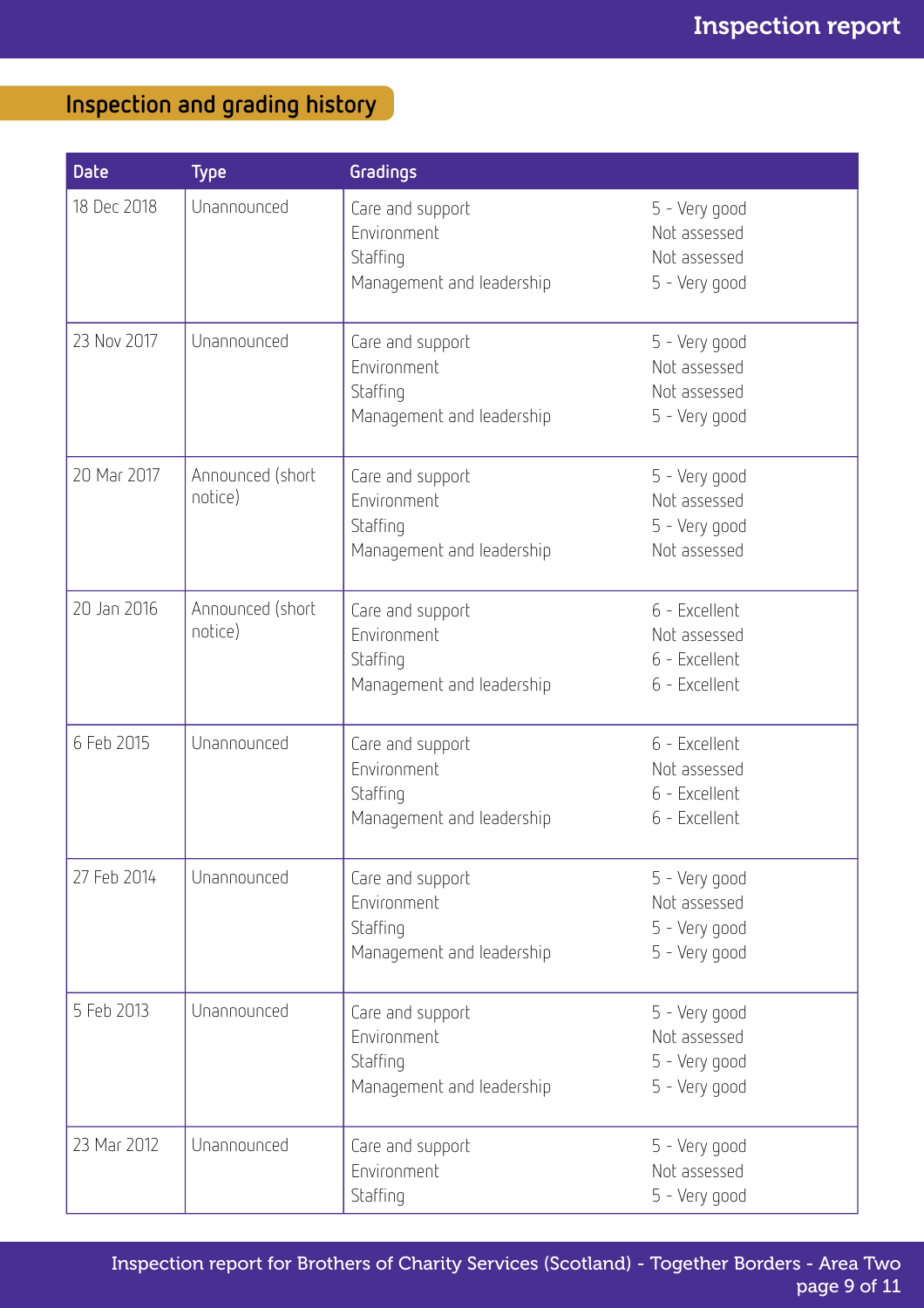# Inspection report

| <b>Date</b> | <b>Type</b> | <b>Gradings</b>                                                          |                                                                |
|-------------|-------------|--------------------------------------------------------------------------|----------------------------------------------------------------|
|             |             | Management and leadership                                                | Not assessed                                                   |
| 19 Oct 2010 | Announced   | Care and support<br>Environment<br>Staffing<br>Management and leadership | 5 - Very good<br>Not assessed<br>Not assessed<br>5 - Very good |
| 25 Jan 2010 | Announced   | Care and support<br>Environment<br>Staffing<br>Management and leadership | 5 - Very good<br>Not assessed<br>5 - Very good<br>$4 - Good$   |